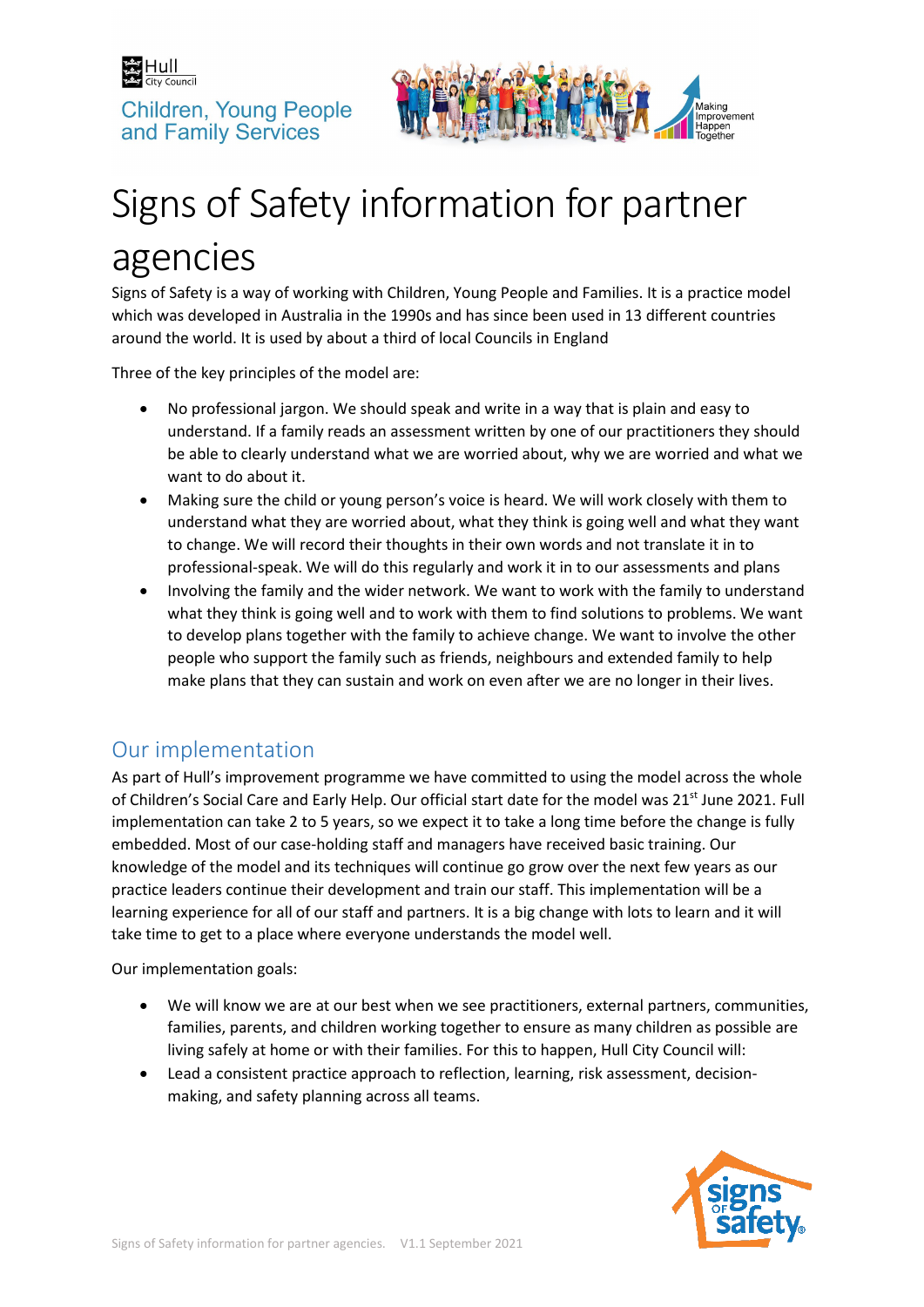



- Work transparently together with external partners, from a common understanding and shared vision for children.
- Grow the confidence, competence, and pride in the work practitioners do WITH children, families and their networks.
- Empower children, parents and families to have the confidence, competence, and pride in sharing their voices and working together to ensure that children are safe and well cared for, especially when things are the most worrisome.

Our implementation will focus on four key strands:

**Learning** – training our staff to the level where they are confident using the model and passing their skills on to others.

**Leadership** – clear and visible participation and engagement with the practice by our leaders

**Organisational alignment** – a commitment from the whole organisation to the practice. Alignment of policies, forms, methods and plans to the practice. Good collaborative arrangements with partners.

**Meaningful measures** – a quality assurance framework designed to demonstrate whether the practice is being used widely, being used well and having positive impact on the lives of children, young people and families

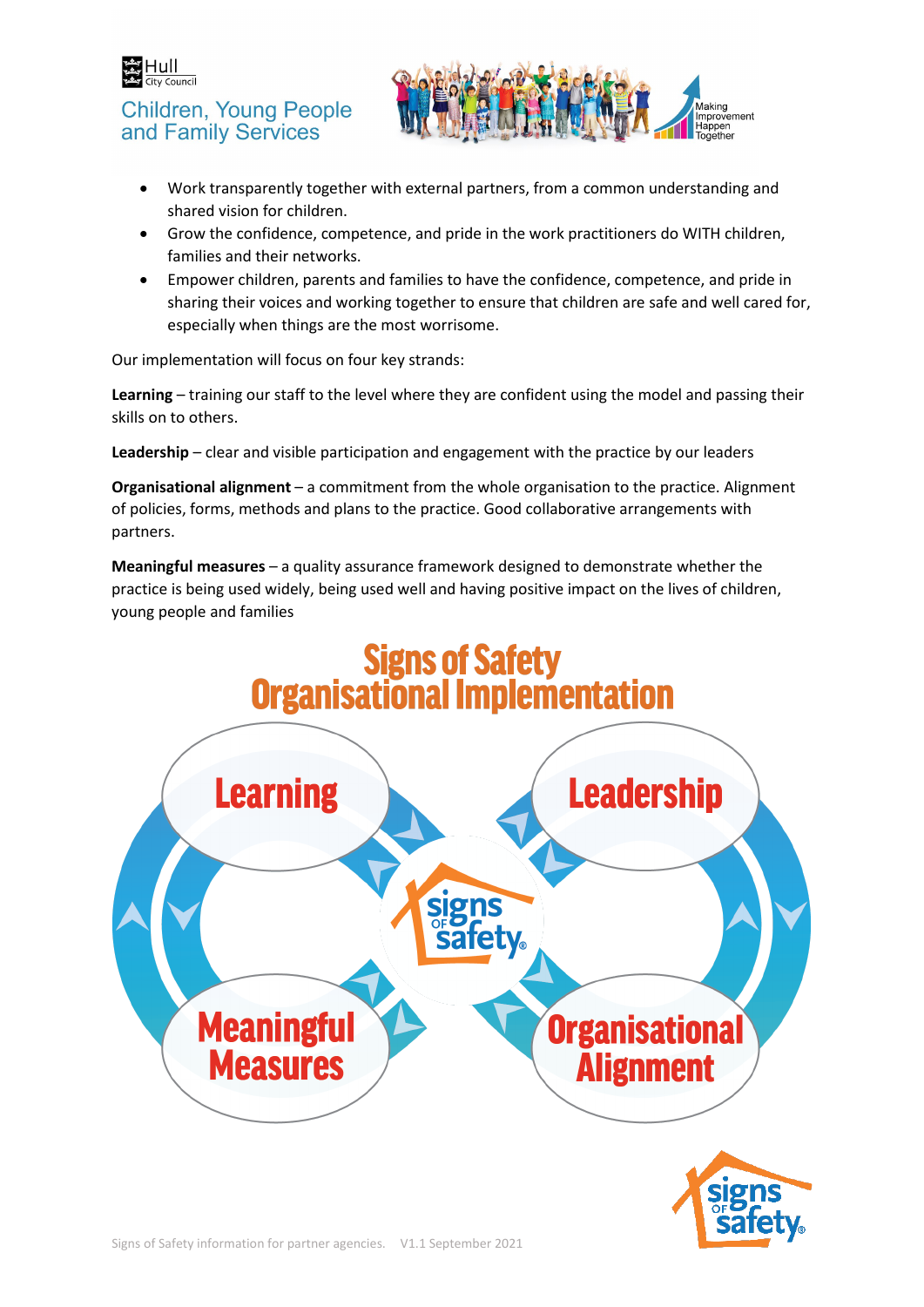



# The changes you will see

When you speak to our staff or attend meetings such as Child Protection Conferences or Team around the Family meetings you will see the language we use and the way we ask questions will change. We will ask some Signs of Safety questions when you make a new referral to us. We may change the reports we ask you to submit to conferences and reviews. Please see the 'about the model' section below for details of some key terms we will use and questions we will ask.

We know that not everyone will understand the model well. The person chairing the meeting or contacting you about a family will be able to explain what they need and answer any questions you have.

On June 21<sup>st</sup> 2021 we changed much of our paperwork to fit the Signs of Safety framework. This includes social care and early help assessments, plans, conference reports and review reports. We are part way through the gradual process of rewriting the plans of all of the children and young people open to our services. This will take time and in many cases the plan will not be updated to the new format until the next time it is reviewed.

Our Early Help Assessment will adopt the Signs of Safety model and Outcome Stars remain a valuable tool to inform the assessment.

## About the model

## Safety, success and wellbeing.

Signs of Safety was originally developed for child protection where children were in danger of being harmed, but this does not apply to all the children we work with. We will change our language according to the needs of the person but the basics of the approach remain the same.

For child protection, we use **Signs of Safety**. We will talk about **dangers** and **safety goals**

For early help and some child in need cases, we will not have any concerns about their safety but need to work to ensure their wellbeing. We use **Signs of Wellbeing**. We will talk about **worries** and **wellbeing goals**.

For long term looked-after children and care-leavers we will often have no concerns about their safety but need to work to make sure they can thrive and be successful as they approach independence. We use **Signs of Success**. We will talk about **worries** and **success goals**.

### Mapping and Scaling.

As we work with families, we will regularly do a mapping exercise where we will ask the child and family, ask ourselves and ask our partners "What are we worried about?", "What is working well?" and "What needs to happen?"

### What are we worried about?

This will be broken down in to three categories: harm, danger and complicating factors.

• Harm (wellbeing concerns in Signs of Wellbeing, and worrying behaviours in Signs of Success) describes the past. It looks at things which have already happened in the child's life

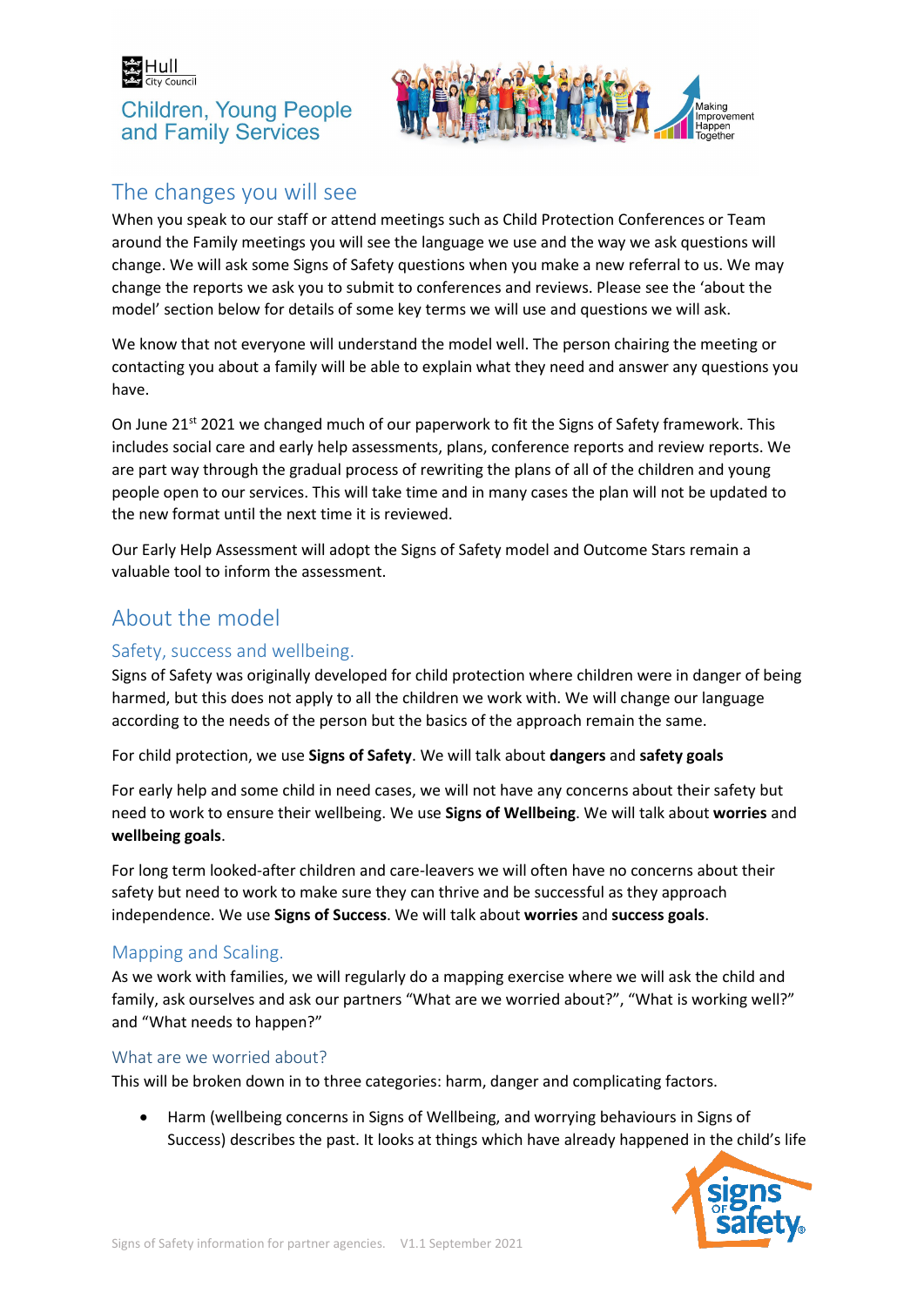



which have harmed them or made them unsafe, affected their wellbeing or prevented them achieving their goals.

- Danger (critical worries in Signs of Wellbeing and Signs of Success) describes the future. It looks at what we fear might happen in the future to harm a child or make them unsafe, affect their wellbeing or prevent them achieving their goals.
- Complicating factors describe any additional difficulties which make it harder to deal with these worries.

#### What is working well?

In relation to our worries, we will look at the things in the child's life which could or do help.

- Existing strengths looks at what positives we can identify. It looks at what is going well, and in the context of the worries, what could be drawn on to help such as what support friends or family might be willing to give.
- Existing safety (existing wellbeing or existing success in Signs of Wellbeing/Success) looks at proven examples of what has already happened to improve safety, wellbeing or success in relation to the worries.

#### What needs to happen?

- Safety goals (wellbeing goals/success goals) broadly describe what we, the child or the family want to see to ensure the safety, wellbeing or success of the child is not compromised. Goals are set to be realistic rather than some unachievable vision of perfection.
- Next steps describe the first things that practitioners, the child, family or support network need to do.

#### **Scaling**

We will look at how worried we are overall through scaling questions. We develop specific scaling questions for each child or family and make them relevant to their individual situations We use a 0 to 10 scale where 0 means we are as worried as it is possible to be and 10 means we are satisfied that the child, family or support network have everything they need to manage the worries on their own and they do not need support from social care or early help.

We will scale regularly throughout our involvement with the family to get a view how near or far we are from our goals. We will do this at key points such as initial referral, during assessment, when a strategy discussion takes place and when reviewing a plan. We will ask partners to scale separately at certain points. This is an important tool to find out how worried each partner is about the situation and a starting point to look at why there is a difference in opinion and what one partner may have seen to make them more or less worried than another.

### Danger statements and safety goals

Having done our mapping exercise we will produce a danger statement and a safety goal. In Signs of Wellbeing this would be a worry statement and wellbeing goal and in Signs of Success it would be a worry statement and a success goal. The danger statement will summarise the information recorded under 'what are we worried about' and 'what is working well' to produce a simple statement